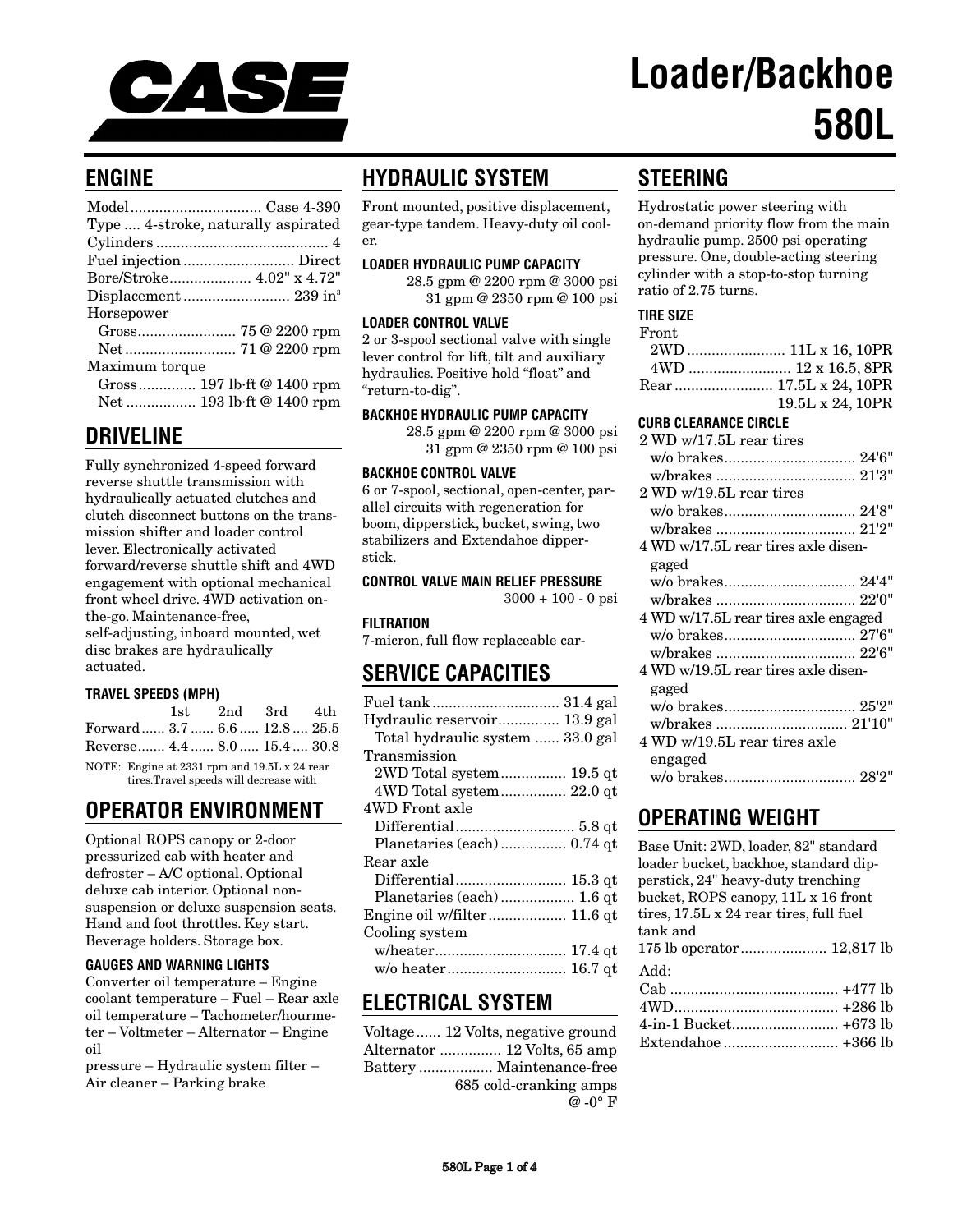# **LOADER**

Single-lever control for lift and tilt with positive hold float and return-to-dig. Automatic self-leveling throughout the lift cycle. In-line, reverse linkage with dual parallel dump cylinders. Optional front-end auxiliary hydraulics with combined single-lever control for lift, tilt and auxiliary. Clutch disconnect button on the loader control disengages the transmission for fast loading cycles. Optional General Purpose or 4-in-1 buckets available. Both buckets are 82" wide with

 $1.0$  yd<sup>3</sup> capacity and feature bolt-on cutting edge.

| <b>LOADER BUCKET SIZES AND WEIGHTS</b> |        |                                |                     |  |  |
|----------------------------------------|--------|--------------------------------|---------------------|--|--|
| <b>General Purpose Bucket</b>          |        |                                |                     |  |  |
| Width Weight<br>Struck Heaped          |        |                                |                     |  |  |
| 82"                                    | 789 lb | $0.87 \;\rm{vd^3}$             | $1.03 \text{ yd}^3$ |  |  |
| Width                                  |        | 4-in-1 Bucket<br>Weight Struck | Heaped              |  |  |

## **BACKHOE**

Over-center backhoe reduces transport length and increases bucket clearance with a higher angle of departure. Opencenter hydraulics for responsive, precision control. 194,000 lb·ft swing torque to swing heavy loads uphill or push dirt when backfilling. 9" maximum width for excellent visibility. Two or three lever control pattern. Foot swing with three lever pattern. Optional Extendahoe® and variableflow auxiliary hydraulics.

| <b>BACKHOE BUCKET SIZES AND WEIGHTS</b>      |                                  |  |  |  |
|----------------------------------------------|----------------------------------|--|--|--|
| <b>General Purpose Trenching Bucket</b>      |                                  |  |  |  |
|                                              | Width Weight Heaped              |  |  |  |
|                                              | 18"  255 lb 4.7 ft <sup>3</sup>  |  |  |  |
|                                              | 24"  300 lb 6.3 ft <sup>3</sup>  |  |  |  |
|                                              | 30"  380 lb 7.8 ft <sup>3</sup>  |  |  |  |
| <b>Heavy-Duty Universal Trenching Bucket</b> |                                  |  |  |  |
|                                              |                                  |  |  |  |
|                                              | Width Weight Heaped              |  |  |  |
|                                              | 12"  311 lb 2.90 ft <sup>3</sup> |  |  |  |
|                                              | 16"  346 lb 3.60 ft <sup>3</sup> |  |  |  |
|                                              | 18"  359 lb 4.30 ft <sup>3</sup> |  |  |  |
|                                              | 24"  429 lb 6.40 ft <sup>3</sup> |  |  |  |
|                                              | 30"  496 lb 8.65 ft <sup>3</sup> |  |  |  |

# **LOADER DIMENSIONS**

|                                                                | GENERAL PURPOSE 4-IN-1 <sup>®</sup> |  |
|----------------------------------------------------------------|-------------------------------------|--|
|                                                                |                                     |  |
|                                                                |                                     |  |
|                                                                |                                     |  |
| Digging depth below grade –                                    |                                     |  |
|                                                                |                                     |  |
|                                                                |                                     |  |
| Dump clearance @ full height, 45° dump –                       |                                     |  |
|                                                                |                                     |  |
|                                                                |                                     |  |
| Dump reach @ full height, 45° dump –                           |                                     |  |
|                                                                |                                     |  |
|                                                                |                                     |  |
| Reach from front axle centerline,                              |                                     |  |
|                                                                |                                     |  |
|                                                                |                                     |  |
|                                                                |                                     |  |
|                                                                |                                     |  |
|                                                                |                                     |  |
|                                                                |                                     |  |
|                                                                |                                     |  |
|                                                                |                                     |  |
|                                                                |                                     |  |
|                                                                |                                     |  |
|                                                                |                                     |  |
|                                                                |                                     |  |
| NOTE: Specifications taken with 4WD and 19.5L x 24 rear tires. |                                     |  |

# **BACKHOE LIFT CAPACITIES**

| <b>HEIGHT ABOVE &amp; BELOW</b><br><b>GROUND LEVEL</b> |                                                 |           | <b>EXTENDAHOE<sup>®</sup></b> |
|--------------------------------------------------------|-------------------------------------------------|-----------|-------------------------------|
|                                                        | <b>STANDARD BACKHOE</b>                         | RETRACTED | <b>EXTENDED</b>               |
| <b>BOOM LIFT</b>                                       |                                                 |           |                               |
|                                                        |                                                 |           |                               |
|                                                        |                                                 |           |                               |
|                                                        |                                                 |           |                               |
|                                                        |                                                 |           |                               |
|                                                        |                                                 |           |                               |
|                                                        |                                                 |           |                               |
|                                                        | Ground Level 2,486 lb 2,272 lb 1,725 lb         |           |                               |
|                                                        |                                                 |           |                               |
|                                                        |                                                 |           |                               |
|                                                        |                                                 |           |                               |
|                                                        |                                                 |           |                               |
| <b>DIPPER LIFT</b>                                     |                                                 |           |                               |
|                                                        |                                                 |           |                               |
|                                                        |                                                 |           |                               |
|                                                        |                                                 |           |                               |
|                                                        |                                                 |           |                               |
|                                                        | $\mathcal{M} \cap \mathcal{M} \cap \mathcal{M}$ |           |                               |

NOTE: Stated figures apply straight to the rear of prime mover. Equipped with 24" general purpose trenching bucket and links. For heavy-duty universal bucket and coupler, deduct 150 lb.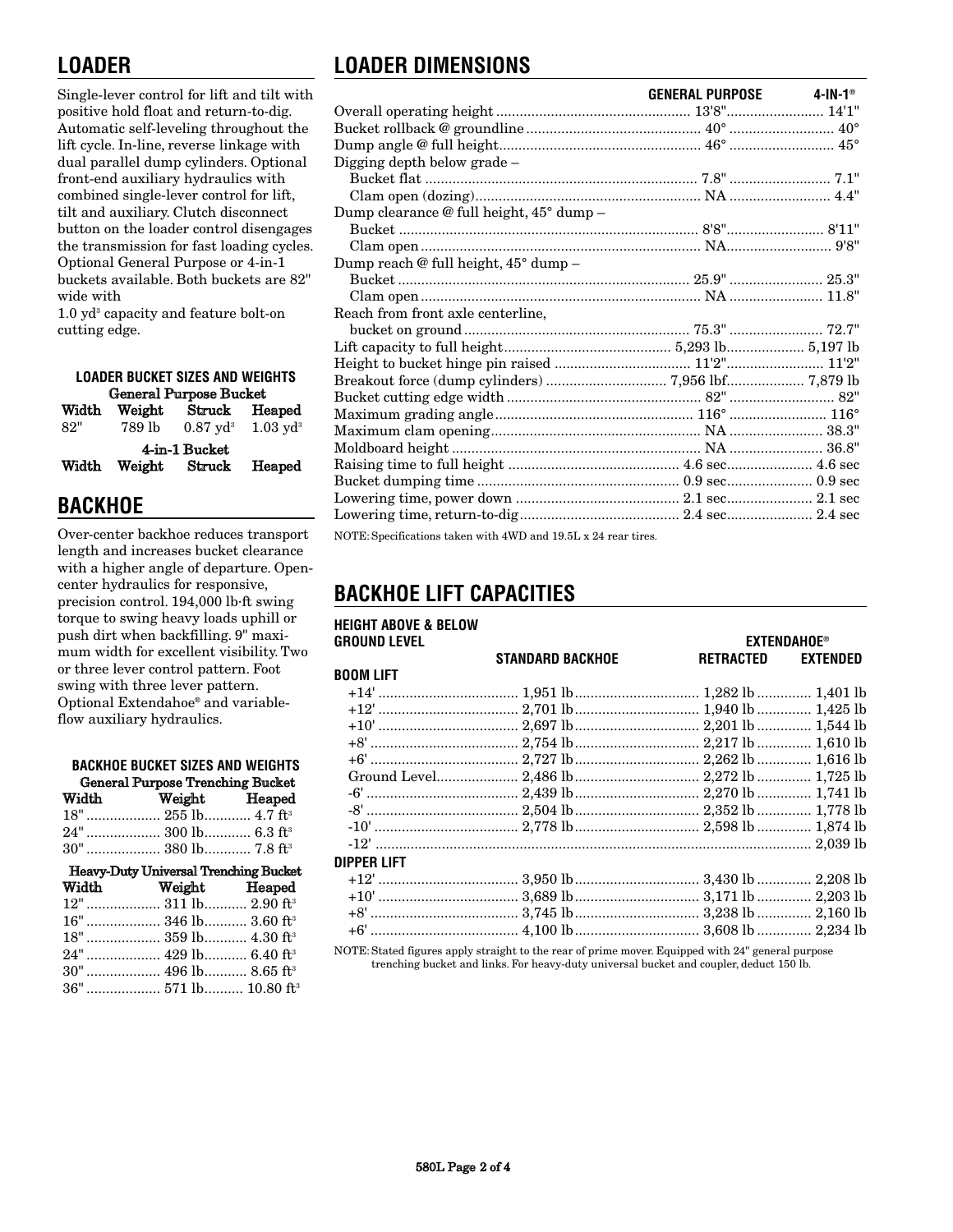# **BACKHOE OPERATIONAL DATA**

|                             |                                                                                                                                                                                                                                                                                                                                                                   | <b>EXTENDAHOE®</b> |                 |
|-----------------------------|-------------------------------------------------------------------------------------------------------------------------------------------------------------------------------------------------------------------------------------------------------------------------------------------------------------------------------------------------------------------|--------------------|-----------------|
|                             | <b>STANDARD BACKHOE</b>                                                                                                                                                                                                                                                                                                                                           | <b>RETRACTED</b>   | <b>EXTENDED</b> |
| Digging depth               |                                                                                                                                                                                                                                                                                                                                                                   |                    |                 |
|                             |                                                                                                                                                                                                                                                                                                                                                                   |                    |                 |
|                             |                                                                                                                                                                                                                                                                                                                                                                   |                    |                 |
| Overall reach from          |                                                                                                                                                                                                                                                                                                                                                                   |                    |                 |
|                             |                                                                                                                                                                                                                                                                                                                                                                   |                    |                 |
|                             |                                                                                                                                                                                                                                                                                                                                                                   |                    |                 |
|                             |                                                                                                                                                                                                                                                                                                                                                                   |                    |                 |
|                             | $\emph{loading reach} \,\, \ldots \,\, \ldots \,\, \ldots \,\, \ldots \,\, \ldots \,\, \ldots \,\, \ldots \,\, \ldots \,\, \ldots \,\, \ldots \,\, \, 8^\prime 9^\prime \,\, \ldots \,\, \ldots \,\, \ldots \,\, \ldots \,\, \ldots \,\, \ldots \,\, \, 8^\prime 8^\prime \,\, \ldots \,\, \ldots \,\, \ldots \,\, \ldots \,\, \ldots \,\, \, 11^\prime 2^\prime$ |                    |                 |
|                             |                                                                                                                                                                                                                                                                                                                                                                   |                    |                 |
| Bucket rotation             |                                                                                                                                                                                                                                                                                                                                                                   |                    |                 |
|                             |                                                                                                                                                                                                                                                                                                                                                                   |                    |                 |
|                             |                                                                                                                                                                                                                                                                                                                                                                   |                    |                 |
| Stabilizer spread           |                                                                                                                                                                                                                                                                                                                                                                   |                    |                 |
|                             |                                                                                                                                                                                                                                                                                                                                                                   |                    |                 |
| Digging force               |                                                                                                                                                                                                                                                                                                                                                                   |                    |                 |
|                             |                                                                                                                                                                                                                                                                                                                                                                   |                    |                 |
|                             |                                                                                                                                                                                                                                                                                                                                                                   |                    |                 |
| Leveling angle              |                                                                                                                                                                                                                                                                                                                                                                   |                    |                 |
| (maximum slope that backhoe |                                                                                                                                                                                                                                                                                                                                                                   |                    |                 |
|                             |                                                                                                                                                                                                                                                                                                                                                                   |                    |                 |
|                             |                                                                                                                                                                                                                                                                                                                                                                   |                    |                 |

## **DIMENSIONS**

|                                                                                                                                                                 | <b>STANDARD BACKHOE</b> | <b>EXTENDAHOE®</b> |                 |
|-----------------------------------------------------------------------------------------------------------------------------------------------------------------|-------------------------|--------------------|-----------------|
|                                                                                                                                                                 |                         | RETRACTED          | <b>EXTENDED</b> |
| Overall length - transport                                                                                                                                      |                         |                    |                 |
|                                                                                                                                                                 |                         |                    |                 |
|                                                                                                                                                                 |                         |                    |                 |
|                                                                                                                                                                 |                         |                    |                 |
|                                                                                                                                                                 |                         |                    |                 |
|                                                                                                                                                                 |                         |                    |                 |
|                                                                                                                                                                 |                         |                    |                 |
| $Height -$                                                                                                                                                      |                         |                    |                 |
|                                                                                                                                                                 |                         |                    |                 |
|                                                                                                                                                                 |                         |                    |                 |
|                                                                                                                                                                 |                         |                    |                 |
| Ground clearance at                                                                                                                                             |                         |                    |                 |
|                                                                                                                                                                 |                         |                    |                 |
| Front wheel tread -                                                                                                                                             |                         |                    |                 |
|                                                                                                                                                                 |                         |                    |                 |
|                                                                                                                                                                 |                         |                    |                 |
|                                                                                                                                                                 |                         |                    |                 |
| Wheelbase $-$                                                                                                                                                   |                         |                    |                 |
|                                                                                                                                                                 |                         |                    |                 |
|                                                                                                                                                                 |                         |                    |                 |
| NOTE: Specifications taken with 11L x 16 front tires (except that data marked 4WD is taken with 12 x 16.5 front tires), 19.5L x 24 rear tires, Cab, 14" backhoe |                         |                    |                 |

 $% \left\vert \mathbf{v}_{i}\right\vert$  with 24" general purpose trenching bucket, loader with 82" general purpose bucket and standard equipment unless otherwise specified.